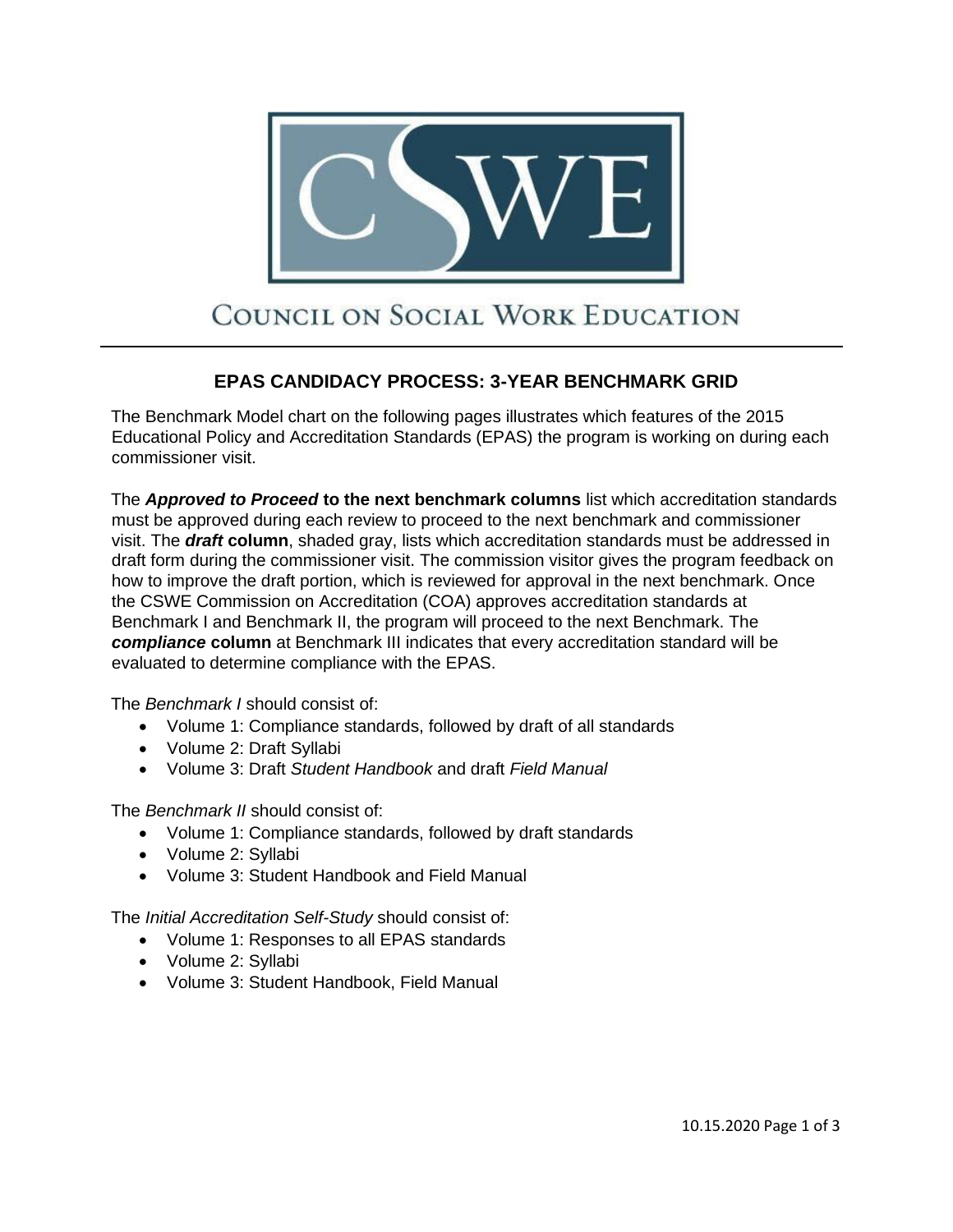|                                                   | <b>Commissioner Visit I</b><br>Benchmark I                              |                                                                                                                                                                                        | <b>Commissioner Visit II</b><br>Benchmark II                                                                                                                                           |              | <b>Commissioner Visit III</b><br>Benchmark III                                                                                                                                         |
|---------------------------------------------------|-------------------------------------------------------------------------|----------------------------------------------------------------------------------------------------------------------------------------------------------------------------------------|----------------------------------------------------------------------------------------------------------------------------------------------------------------------------------------|--------------|----------------------------------------------------------------------------------------------------------------------------------------------------------------------------------------|
|                                                   | Approved to<br><b>Proceed to</b><br><b>BMK II</b>                       | <b>Draft</b>                                                                                                                                                                           | <b>Approved to</b><br><b>Proceed to</b><br><b>BMK III</b>                                                                                                                              | <b>Draft</b> | Compliance                                                                                                                                                                             |
| $1 - Program$<br>Mission and<br>Goals             | AS 1.0.1<br>AS 1.0.2<br>AS 1.0.3                                        |                                                                                                                                                                                        |                                                                                                                                                                                        |              | AS 1.0.1<br>AS 1.0.2<br>AS 1.0.3                                                                                                                                                       |
| $2 -$ Explicit<br>Curriculum                      | AS B2.0.1<br>AS B2.0.2                                                  | AS B2.0.3                                                                                                                                                                              | AS B2.0.3<br>Syllabi                                                                                                                                                                   |              | AS B2.0.1<br>AS B2.0.2<br>AS B2.0.3                                                                                                                                                    |
| B 2.0 - Curriculum<br>$M2.0 - Curriculum$         | AS M2.0.1<br>AS M2.0.2                                                  | Syllabi<br>AS M2.0.3<br>Syllabi                                                                                                                                                        | AS M2.0.3<br>Syllabi                                                                                                                                                                   |              | Syllabi<br>AS M2.0.1<br>AS M2.0.2<br>AS M2.0.3<br>Syllabi                                                                                                                              |
| M2.1 - Specialized<br>Practice                    | AS M2.1.1<br>AS M2.1.2<br>AS M2.1.3                                     | AS M2.1.4<br>Syllabi                                                                                                                                                                   | AS M2.1.4<br>Syllabi                                                                                                                                                                   |              | AS M2.1.1<br>AS M2.1.2<br>AS M2.1.3<br>AS M2.1.4<br>Syllabi                                                                                                                            |
| $2.2 - Field$<br>Education                        |                                                                         | AS 2.2.1<br>AS B2.2.2<br>AS M2.2.2<br>AS M2.2.3<br>AS 2.2.4<br>AS 2.2.5<br>AS 2.2.6<br>AS 2.2.7<br>AS 2.2.8<br>AS B2.2.9<br>AS M2.2.9<br>AS 2.2.10<br>AS 2.2.11<br><b>Field Manual</b> | AS 2.2.1<br>AS B2.2.2<br>AS M2.2.2<br>AS M2.2.3<br>AS 2.2.4<br>AS 2.2.5<br>AS 2.2.6<br>AS 2.2.7<br>AS 2.2.8<br>AS B2.2.9<br>AS M2.2.9<br>AS 2.2.10<br>AS 2.2.11<br><b>Field Manual</b> |              | AS 2.2.1<br>AS B2.2.2<br>AS M2.2.2<br>AS M2.2.3<br>AS 2.2.4<br>AS 2.2.5<br>AS 2.2.6<br>AS 2.2.7<br>AS 2.2.8<br>AS B2.2.9<br>AS M2.2.9<br>AS 2.2.10<br>AS 2.2.11<br><b>Field Manual</b> |
| $3 -$ Implicit<br>Curriculum<br>$3.0 -$ Diversity |                                                                         | AS 3.0.1<br>AS 3.0.2<br>AS 3.0.3                                                                                                                                                       | AS 3.0.1<br>AS 3.0.2                                                                                                                                                                   | AS 3.0.3     | AS 3.0.1<br>AS 3.0.2<br>AS 3.0.3                                                                                                                                                       |
| $3.1 - Student$<br>Development:<br>Admissions     | AS B3.1.1<br>AS M3.1.1<br>AS 3.1.2<br>AS M3.1.3<br>AS 3.1.4<br>AS 3.1.5 |                                                                                                                                                                                        |                                                                                                                                                                                        |              | AS B3.1.1<br>AS M3.1.1<br>AS 3.1.2<br>AS M3.1.3<br>AS 3.1.4<br>AS 3.1.5                                                                                                                |
| Advisement,<br>retention, and<br>termination      |                                                                         | AS 3.1.6<br>AS 3.1.7<br>AS 3.1.8                                                                                                                                                       | AS 3.1.6<br>AS 3.1.7<br>AS 3.1.8                                                                                                                                                       |              | AS 3.1.6<br>AS 3.1.7<br>AS 3.1.8                                                                                                                                                       |
| Student participation                             |                                                                         | AS 3.1.9<br>AS 3.1.10<br><b>Student</b>                                                                                                                                                | AS 3.1.9<br>AS 3.1.10<br><b>Student</b>                                                                                                                                                |              | AS 3.1.9<br>AS 3.1.10                                                                                                                                                                  |
|                                                   |                                                                         | Handbook                                                                                                                                                                               | Handbook                                                                                                                                                                               |              | <b>Student Handbook</b>                                                                                                                                                                |